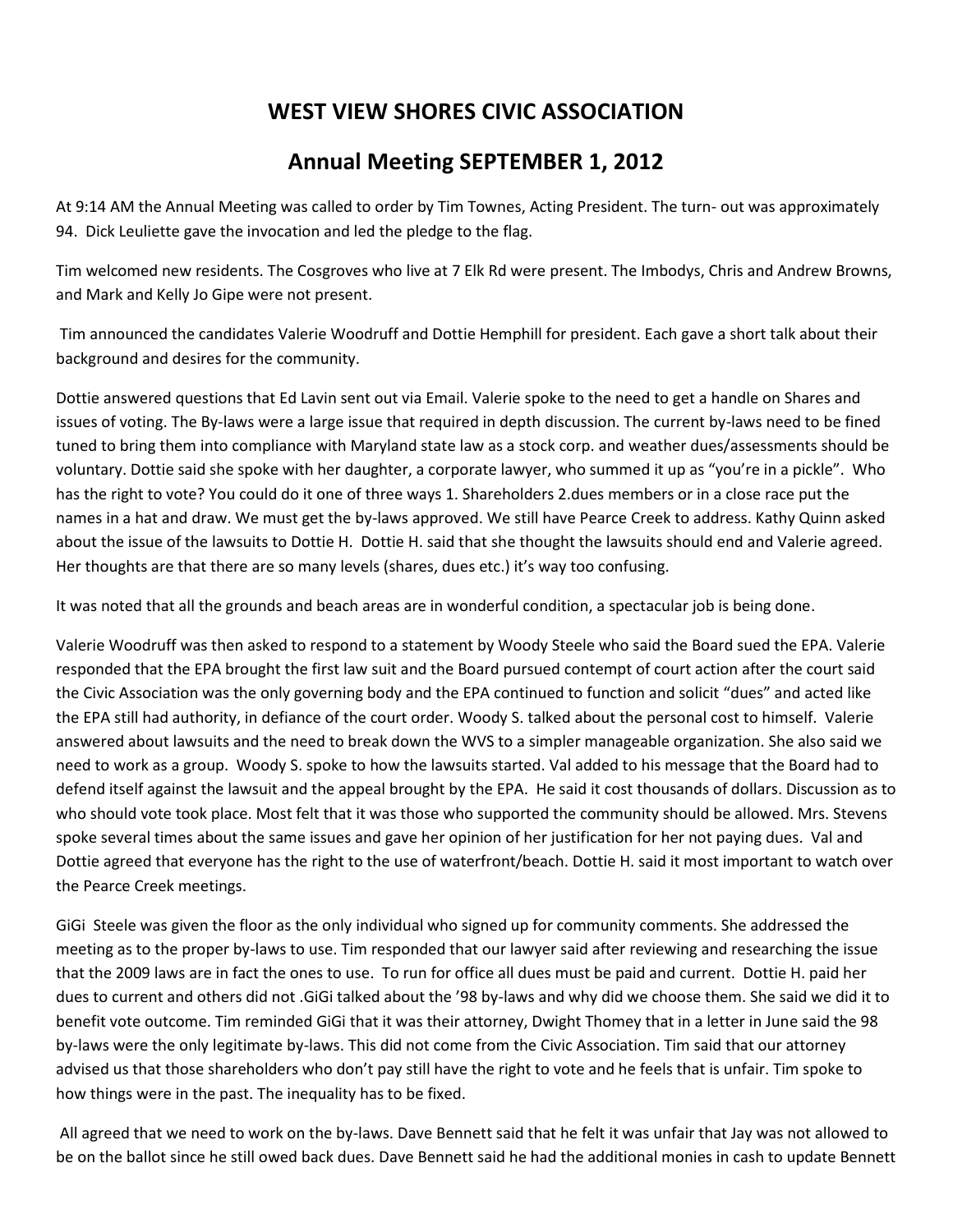dues so Jay could run. Initially the discussion as to allowing the late payment was" no". Bruce Hemphill asked that we should consider allowing paying up of the dues so then they could get on the ballot. There was much back and forth about when the dues were due. Bennett insisted he was not told that another year was due.

Ed Lavin said we wanted to do that but the lawyer said we couldn't. Bruce Hemphill suggested that we make an exception to the bylaws for the way we vote at this meeting. Ed Lavin spoke about how we must vote according to law. Ed also said we could eliminate all the shares. Norma Steven spoke again about why she doesn't pay dues.

Mrs. Kirk, who is not a shareholder, said she's not going to pay if she can't vote.

Recess called in order for the board to discuss the issue of whether or not Dave Bennett should be able to pay dues due on the Bennett property so that Jay Bennett would be eligible to run on the ballot. The board agreed to bring the vote to the community who voted (41 in favor) to allow the dues to be paid and for Jay Bennett to be placed on the ballot. Dues paid by Dave Bennett and Jay was placed on the ballot.

## Committee reports:

Damage to Mc Cormick Property: Tim talked about the damage to Mr. McCormick's property due to fallen trees from our community property on Bluff Rd. 3 bids were sought, 1) refused to do the job due to electric lines., 2) Highlander \$2100. 3) Kolbi at \$1400. Motion by Mark Koster. Sec. Bruce Hemphill to give the job to Kolbi. Motion passed.

Round table: Elle Leuliette states the round table has been meeting since spring and the survey was sent out. Carolann Candy said that only 26 responses were received and they will continue to work on the positive suggestions in the future. If anyone one has suggestions please let them know. Elle L. said we "did the vents also". Kathy Quinn asked if anyone could join Round Table. Answer was Yes.

Property maintenance: Rocky Quinn reported the volunteers are doing a good job but we need more help. Rocky said that the same people were cutting and be sure to thank them when you see them.

They priced a contractor and the cost for a season would be \$6,000 to \$8,000 per season.

Dave Bennett said he mows around his area and could people pick up any trash to prevent damage to his mower.

Holly Kutz gave the financial report. Question by Bruce Hemphill regarding tree removal cost of trees not included in current budget. Holly stated that funds were available for the tree removal. Motion to accept Val W, seconded by Holly Urbine. Motion carried.

Budget audit given by Chris Payne. Audit/review (final to be done at year end) was done by Chris Payne, Faye Miller and Glenn Brinsfield. Motion to accept by Mark Koster, seconded by Bruce Hemphill to accept the review. Motion passed.

Discussion on new budget. The new dry hydrant was installed and is being reworked per the fire chief. Gigi Steel asked how it works when the river is frozen. It was explained that the pipe goes out to non- frozen area and pumper truck hooks up to do the fire. Dottie Hemphill wanted to know if there is a reduction in insurance fees. Some companies do give discount. Woody Steel said he downloaded info from the internet. There was some question as to the angle of the pipes. He was told that the pipe would run out to area that wouldn't freeze and it was inspected by Cecilton Fire Company. We would need ice eaters for the next budget. Jay Bennett said that ice flows could damage pipes.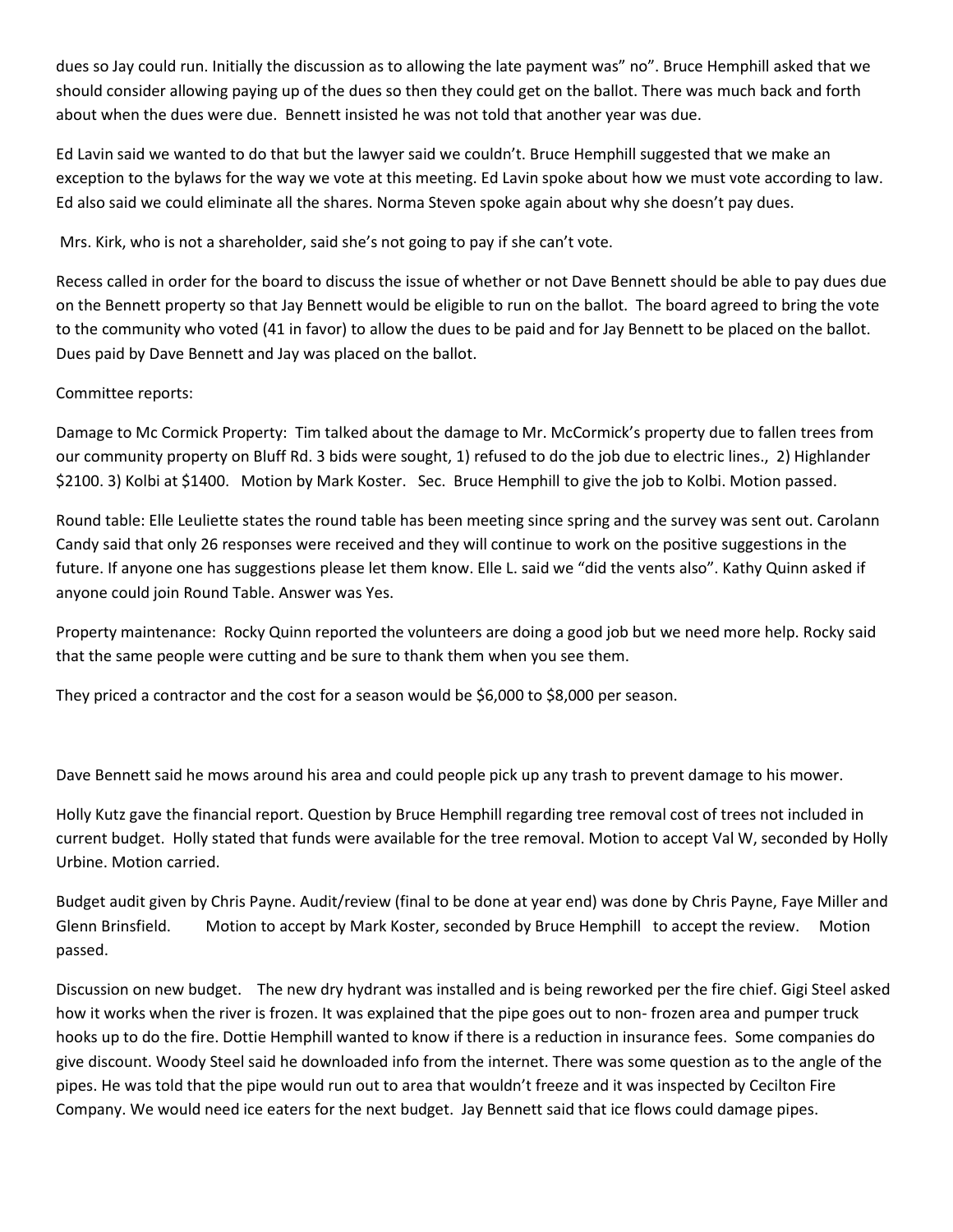Assessment issue.

2 proposed plans, one with capital reserves and one without. Sacrificial poles needed in three to five years. We have to start putting aside monies for the roads, tractor and pier. Cost of the roads could be\$ 365,000 or more. Minimum payments for undeveloped lot are\$ 10.00. For developed lots (with houses) payment will be \$245.40. It would be less without Capitol Reserve. Mr. Koster said he felt our capitol e reserve should be higher. Dave Bennett "how much was the Logan fund originally: The amt. was \$150,000. And it is now \$109,000.

Joanne Fabiano stated that everyone needs to pay their dues. Tim said we have to come up with a way to bill properly so as to avoid legal problems. Tim reminded the group that we all derive a benefit from the open spaces as a community amenity and therefore should be responsible to pay our own fair share whether we actually use the facilities or not.

Bruce Hemphill asked what we should be able to collect with enforcement. Possibly 72 %, with enforcement possibly 92%

It's at the discretion of the board whether we pursue collection through legal means. Hopefully people will feel the need to do the right thing. Rose Kannuck asked about people having hardship. Marion Bowman asked about charging undeveloped lots so she could explain to her mother. Penny Sass asked about the budget and does it show the increase.

Vote taken on budget with capital reserves. Yeas 53, nays 3. Motion carried Assessment will be\$ 245.40 for developed lots and \$10.00 for undeveloped lots.

Tim suggested that Steve Modzelewski will head up a committee on capital improvements. Volunteers were Bob Candy, Howard Gipe, Dick Leuliette, Woody Steele, and Kim Bennett.

Ed Lavin spoke to change the meeting dates to get away from the holidays. Bruce Hemphill suggested we take a vote to change date. Ed Lavin made the motion to change the meeting day to the Saturday of the weekend prior to Memorial Day and the weekend before Labor Day, Second by Bruce Hemphill . Jay Bennett questioned that there may be less people to Vote Opposed 8, In Favor 41 Dates will be changed and put on the web site.

Discussion addressed the missing ledger and how to replace it.

Howard Gipe moved that in order to replace the missing ledger all shareholders should be asked to show proof of ownership by the end of December. Seconded by Bruce Hemphill and Ed Lavin. The motion passed.

Ed Lavin stated that Directors from the East will have three persons running. Rose Kannuck, appointed by the Board to fill in for Barbara Savastino's remaining term, only requires a confirmation by the community. Write your choice on the green voting card,

Rose will be confirmed by the body for 1 yr.; Dianne Perrymore, Jay Bennett and Bob Candy will be the candidates for the remaining vacant east seats. The green card takes precedence over the blue card. Office of President, Valerie Woodruff and Dottie Hemphill. Group asked 3 times if there were additional nominations from the floor none were given and it was closed. Director at large Ellie Leuliette. Motion from the floor for Jay Bennett .Three times it was asked and closed Motion by Joanne Fabiano and second by Howard Gipe.

Director Central Rocky Quinn, Ed L asked for additional nominations X3. Motion to close nominations by Bruce Hemphill sec, Joanne Fabiano.